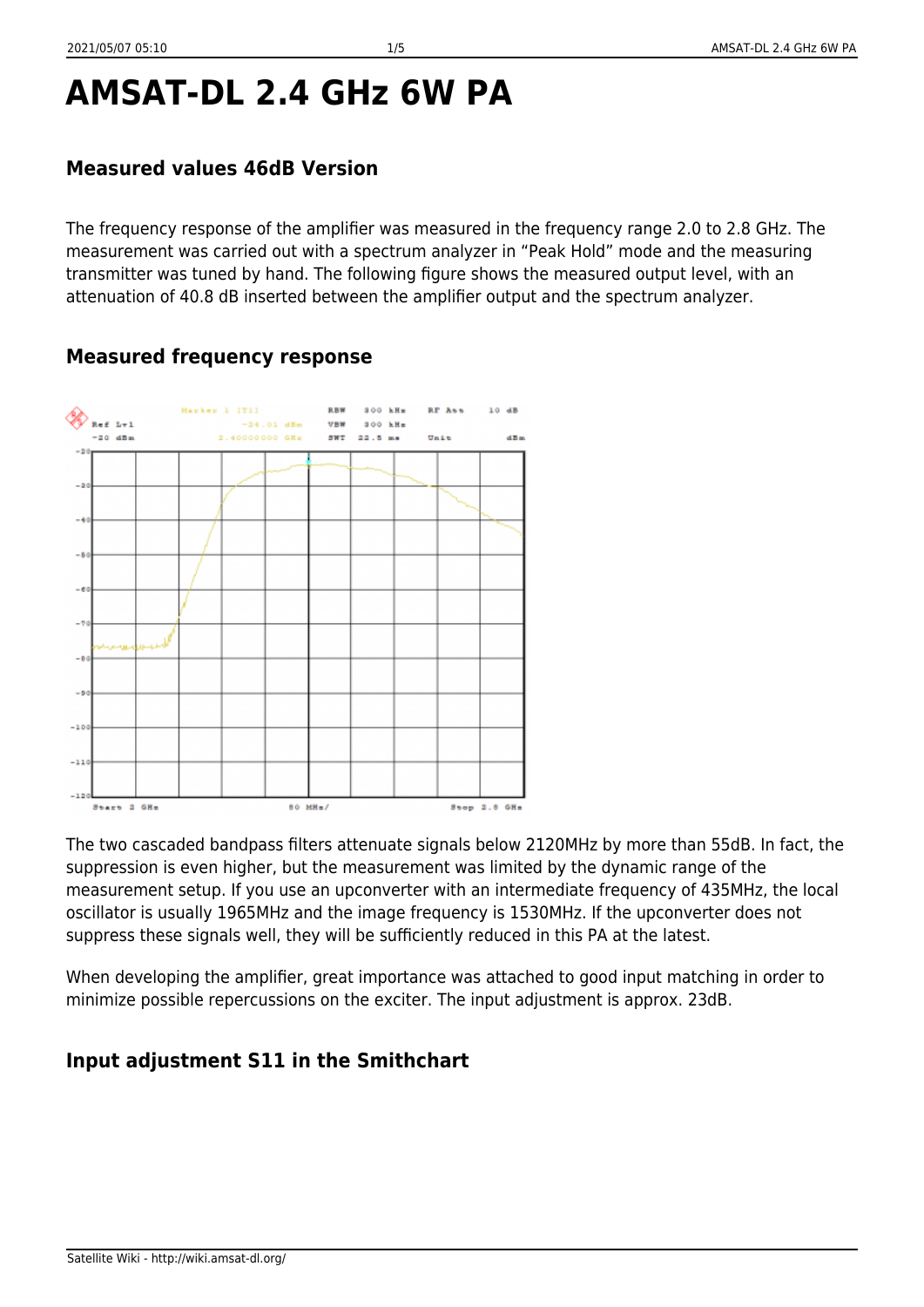

## **Input adjustment S11 LogMag 10dB per div**



Finally, the measurement of gain, output power and current consumption of the test setup as a function of the input power.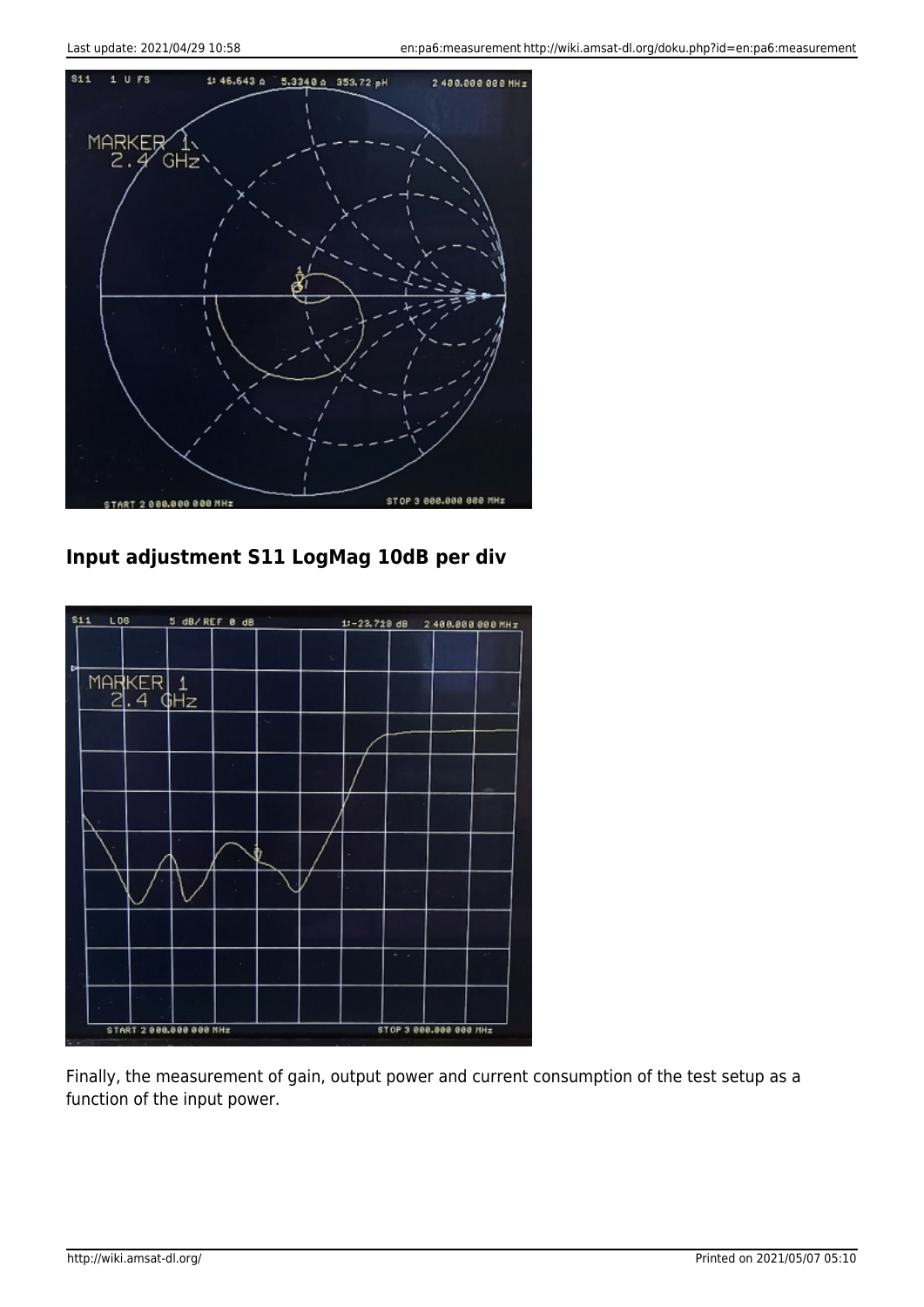

The amplifier assembly has a total gain of 46dB. The 1dB compression point is around 35dBm corresponding to 3.2W. The saturation power is over 6W and is already achieved with a control power of -1dBm. A maximum input power of + 3dBm should not be exceeded in order not to destroy the amplifier. With an input power of -10dBm, an output power of approx. 3W is generated. This low control power should be able to be delivered by all common SDRs such as ADALM-Pluto, LimeSDR-USB and LimeSDR-mini with a sufficiently clean signal.

Next measurements of the output spectrum were done, when using an ADALM-Pluto as a DVB-S2 DATV transmitter. The modulation was QPSK, the symbol rate was 500kS/s. The following screenshots were made with a measurement setup with a 20dB attenuator in front of the Spectrumanalyzer. Therefore, 20dB must be added to each of the displayed values.

Up to an output level of approx. 33dBm corresponding to 2W, the output spectrum is very good. The shoulders (spectrum regrowth) are down by more than 50dB: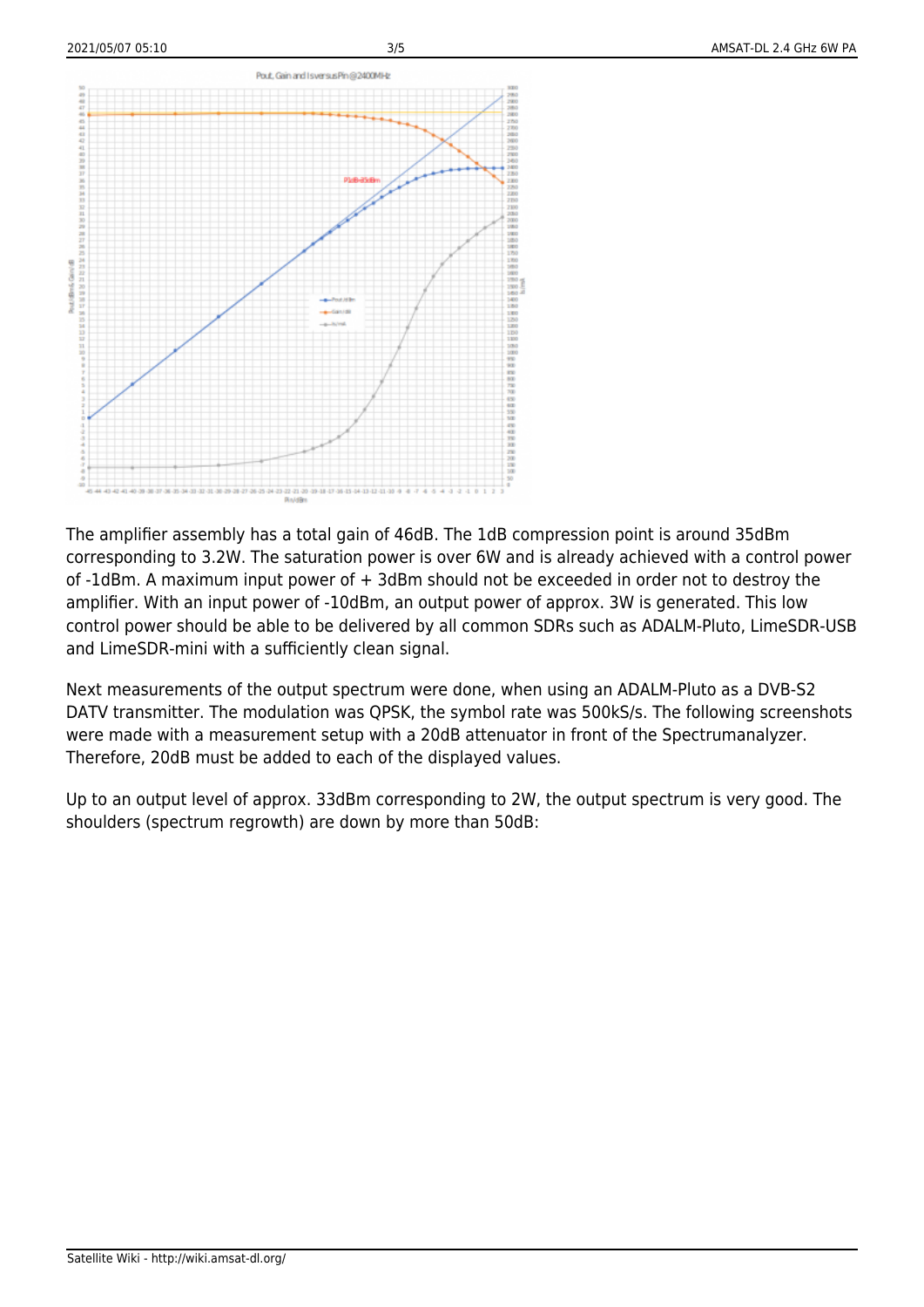| REF:<br>'ATT:                    | $-20$ dBm<br>30 dB | RBW: 10 kHz<br>OFF<br>PA:                        | *VBW: 1 kHz<br>Trigger: Free      | SWT: 198 ms |                                     |  |  |  |  |  |  |  |
|----------------------------------|--------------------|--------------------------------------------------|-----------------------------------|-------------|-------------------------------------|--|--|--|--|--|--|--|
| · 1 Sa Mtl                       |                    |                                                  |                                   |             |                                     |  |  |  |  |  |  |  |
| M1                               | 2.40975 GHz •      | $-4.55$ dBm<br>$\sqrt{2}$                        | -500 $kHz$<br>$-50.31 \text{ dB}$ |             |                                     |  |  |  |  |  |  |  |
|                                  | Sweep 5/5          |                                                  |                                   |             |                                     |  |  |  |  |  |  |  |
| 20.0                             |                    |                                                  |                                   |             |                                     |  |  |  |  |  |  |  |
| 10.0                             |                    |                                                  |                                   |             |                                     |  |  |  |  |  |  |  |
|                                  |                    |                                                  |                                   |             |                                     |  |  |  |  |  |  |  |
| 0.0                              |                    |                                                  |                                   |             |                                     |  |  |  |  |  |  |  |
| $-10.0$                          |                    |                                                  |                                   |             |                                     |  |  |  |  |  |  |  |
| $-20.0$                          |                    |                                                  |                                   |             |                                     |  |  |  |  |  |  |  |
|                                  |                    |                                                  |                                   |             |                                     |  |  |  |  |  |  |  |
| $-30.0$                          |                    |                                                  |                                   |             |                                     |  |  |  |  |  |  |  |
| $-40.0$                          |                    |                                                  |                                   |             |                                     |  |  |  |  |  |  |  |
| $-50.0$                          |                    |                                                  |                                   |             |                                     |  |  |  |  |  |  |  |
|                                  |                    |                                                  |                                   | MA          |                                     |  |  |  |  |  |  |  |
| $-60.0$                          |                    | rapony programshipped and broad monday according | M <sub>1</sub>                    |             | Magharthay my maghing has your form |  |  |  |  |  |  |  |
| Mitten 2.40975 GHz<br>Span 5 MHz |                    |                                                  |                                   |             |                                     |  |  |  |  |  |  |  |

At an output power of approx. 33.9dBm corresponding to approx. 2.5W, the shoulders can be seen to some extent.



If the output level is increased further to 35.3dBm corresponding to 3.3W, the shoulders are only down by approx. 37dB. The output power should not be increased any further. Since another power amplifier is usually connected downstream, the 6W PA for DATV with QPSK modulation described here should be operated at a maximum output power of 2W.